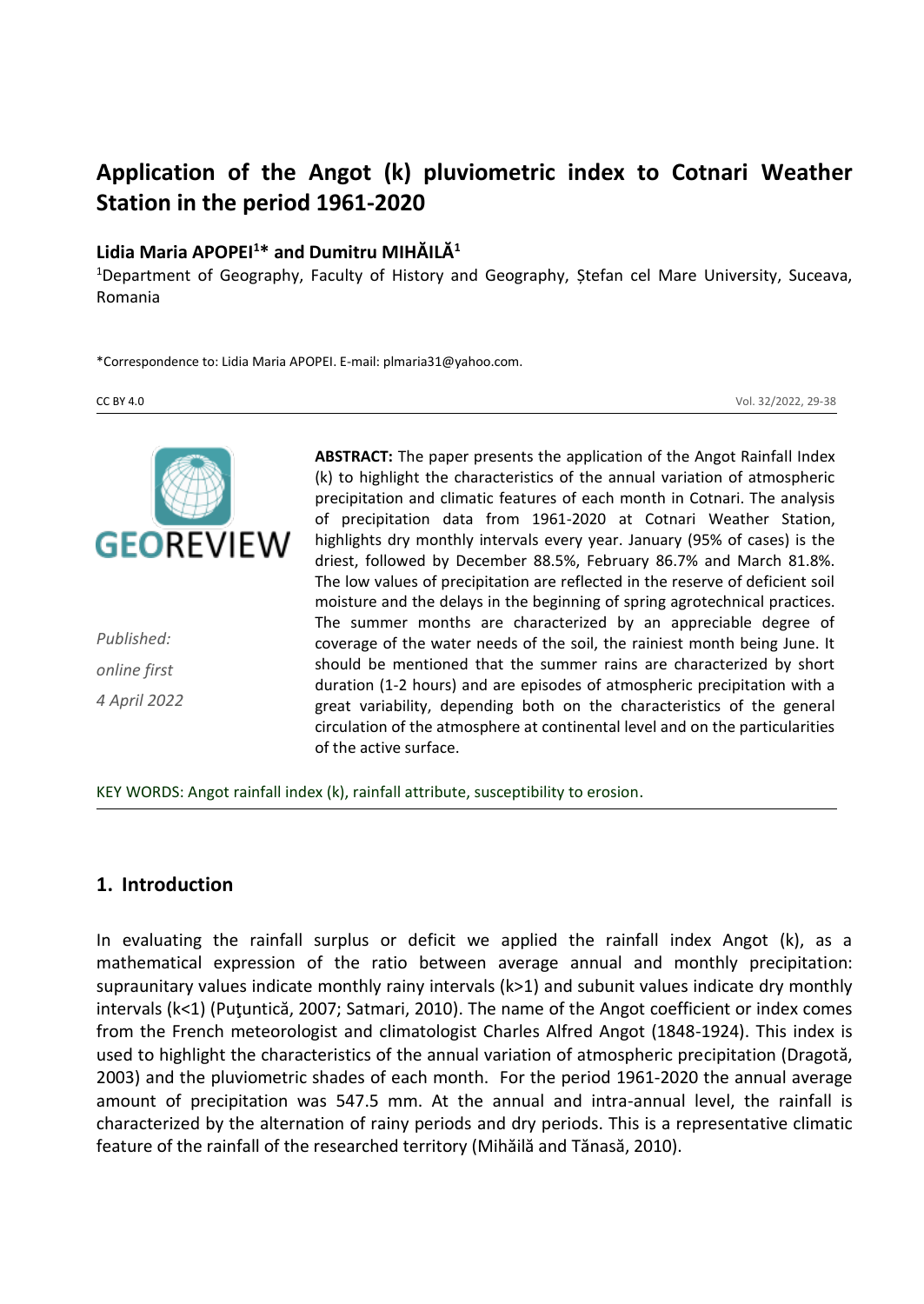Index k was used as a landmark in the predisposition for triggering the processes of slope and linear erosion of lands in the analyzed areas (Ghiţă and Dragotă, 2010; Grecu et. al., 2011; Grecu et. al., 2014) and less in assessing the risk of drought (Croitoru, 2003; Larion and Pălimariu, 2006).

The paper aims to determine the susceptibility of the topographic surface to erosion caused by atmospheric precipitation by applying the rainfall index Angot (k).

The objectives of the study are: evaluation and determination of rainfall characteristics for each month, season and year from 1961-2020. Interconnecting the climatic information with the geomorphological one depends on the pluviometric attributes of the different analyzed temporal entities and the susceptibility classes to soil erosion and landslides.

## **2. Study area**

The study area, Cotnari area, is an important vine-growing center, located in the northeast of Romania. Cotnari Weather Station is currently positioned at 47° 22'lat. N and 26° 56'long. E and the altitude of 289 m. Geographically, the station is located on the structural plateau of Hârlău Big Hill – Cătălina Hill subunit. Cotnari is within the continental temperate climate type of transition from the Scandinavian-Baltic influences specific to the Suceava Plateau to the continental influences specific to Eastern Europe, with a pronounced regional atmospheric dynamics in the western and north-western sector, but influenced more than elsewhere, by local topography (Fig. 1). The area of study is characterized by a contrasting annual range and elements of events weather.



**Figure 1** Location of the study area.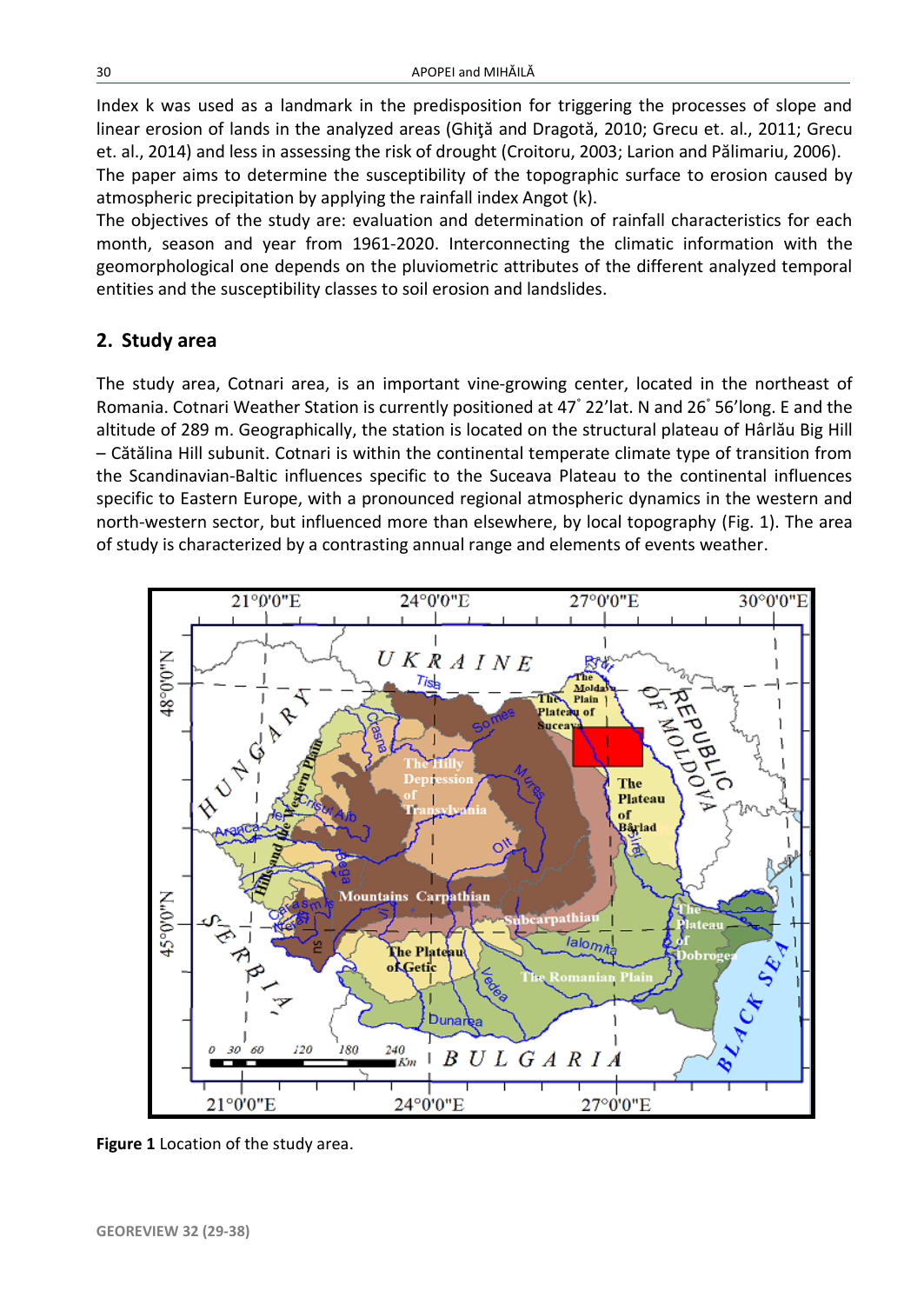# **3. Methods, data and sources of information used**

According to the World Meteorological Organization (W.M.O.), homogeneous climate data strings of at least 30 years are recommended in climate analysis. To achieve the proposed objective, we analyzed the data series of monthly amounts of precipitation at Cotnari Weather Station, for the period 1961-2020 (60 years).

We calculated k based on the number of days in the month, according to the formula [1]:

$$
k = p/P, [1]
$$

where the parameter was calculated according to the formula [2],

$$
p = q/n, [2]
$$

and the parameter P according to the formula [3]

P=Q/365, [3].

where:

q represents the average amount of precipitation in a month;

n represents the number of days in that month;

Q = average annual amount of precipitation;

and 365 is the number of days in a year

Data processing and their representation in the form of tables and graphs was done in Microsoft Excel 2010.

After calculating the monthly and annual values of k, we have linked the climatic information with those from the dynamic geomorphology according to the pluviometric attributes of the different temporal entities analyzed and the classes of susceptibility to soil erosion and landslides (Pelin, 2016). The climatic information obtained has a quantifiable geomorphological output according to Grecu et al. (2014) - Tab. 1.

**Table 1** Erosion susceptibility classes and rainfall attribute according to Angot rainfall index values. (Grecu, 2014).

| Rainfall attributes                      | Verv drv | Drv         | Normal        | Rainv         | Very rainy |
|------------------------------------------|----------|-------------|---------------|---------------|------------|
| Susceptibility to erosion and landslides | Very low | -ow         | Moderate      | High          | Very high  |
| Angot Rainfall Index Value (k)           | <0.99    | 1.00 - 1.49 | $1.50 - 1.99$ | $2.00 - 2.49$ | >2.50      |

## **4. Results and discussion**

The long term variability of annual precipitation amount from the period 1961-2020 (Fig. 2) at SMC, according to k, shows 29 dry years with subunit values (k<1), which represents 48.3% of the total number of years analyzed (Fig. 3) and 31 rainy years with supraunitary k values which represents 51.7% of the number of analyzed years of the mentioned period (Fig. 4).

The annual value of k ranges between 0.6 (1967, 1986 - the driest years, having 10 consecutive months in which the value k had subunit values) and 1.6, 2019 being the rainiest year of the studied period. The amount of precipitation in 2019 was 877 mm, of which 265 mm accumulated in June, representing 48.7% of the average multiannual value of 547.5 mm / year at SMC between 1961-2020; the k value for the month in question was 5.9.

The linear trends of the annual values of the Angot rainfall index lead to the rainfall attributes of the "normal", with supraunitary values (Fig. 4) of the rainfall index Angot (k) and "low" and "moderate" sensitivity to the dynamics of slope processes.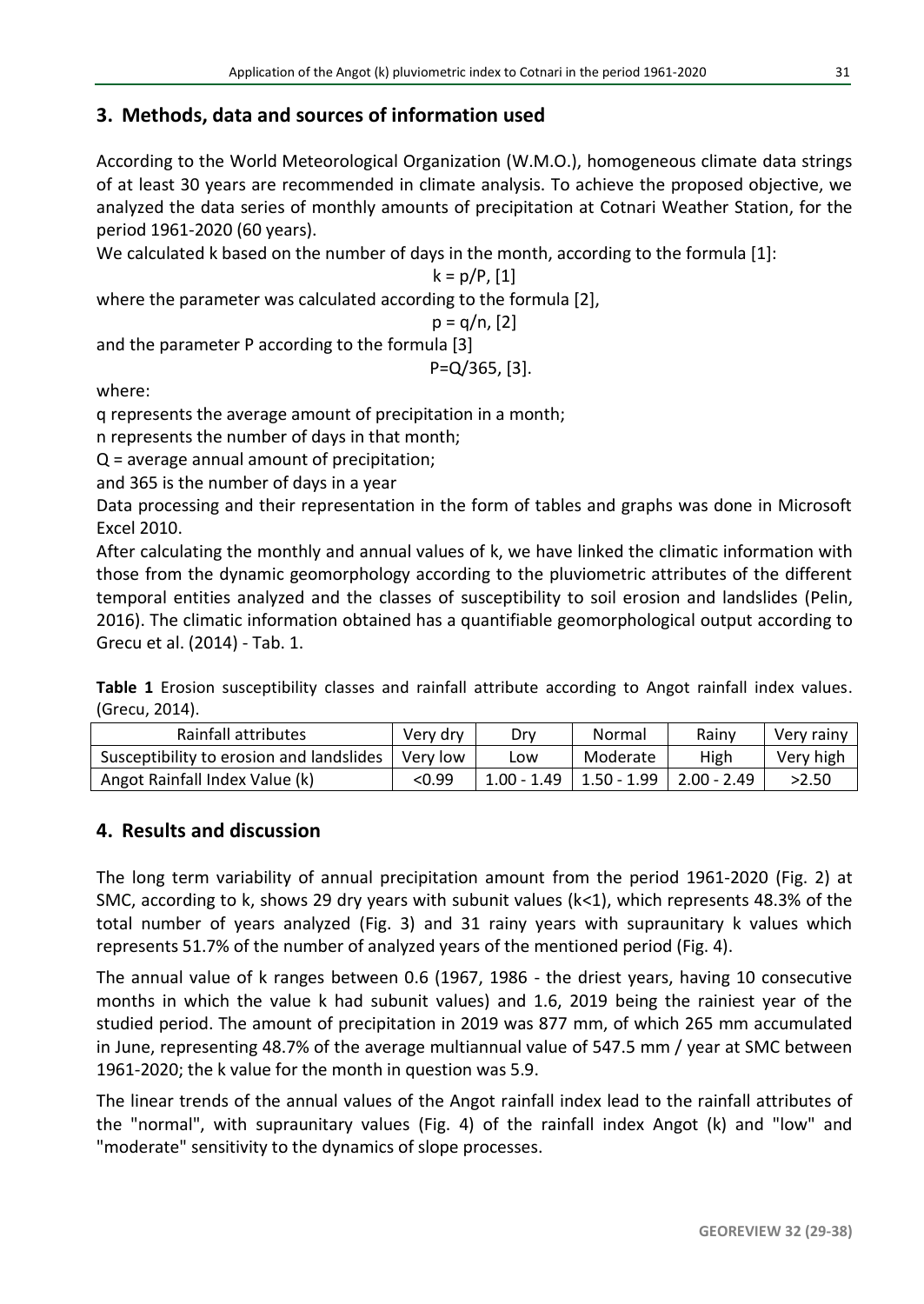

**Figure 2** Multiannual variability of the index (k) in Cotnari (1961-2020).



**Figure 3** Representation of the multiannual regime of the annual subunit values of k<1 at Cotnari (1961-2020).

Applied to the amount of precipitation from SMC, the index k denotes moderate susceptibility to erosion and landslides at Cotnari, so that these summer processes can be influenced by other factors: petrographic, morphometric, hydrogeological, dominant air circulation or mode of land use, but also the geographical position in northeastern Romania (Mihăilă, 2006).

Cotnari Weather Station is sheltered by the peaks of Dealul Mare-Tudora (587 m), Dealul Cetăţuia (520 m), forested with: common ash (*Fraxinus excelsior*), Mediterranean ash (*Fraxinus angustifolia*), pedunculate oak (*Quercus robur*), European white elm (*Ulmus laevis*) and beech mixed with hornbeam in Asperulo-Fagetum plant formations. The high degree of coverage of the eastern and south-eastern slopes with vine plantations (Tab. 2) can contribute favorably to the moderation of areolar erosion, given that the vegetation diminishes the impact of precipitation on the soil, retaining some of the precipitation and regulating the course of water from the slope and riverbed, thereby mitigating erosion.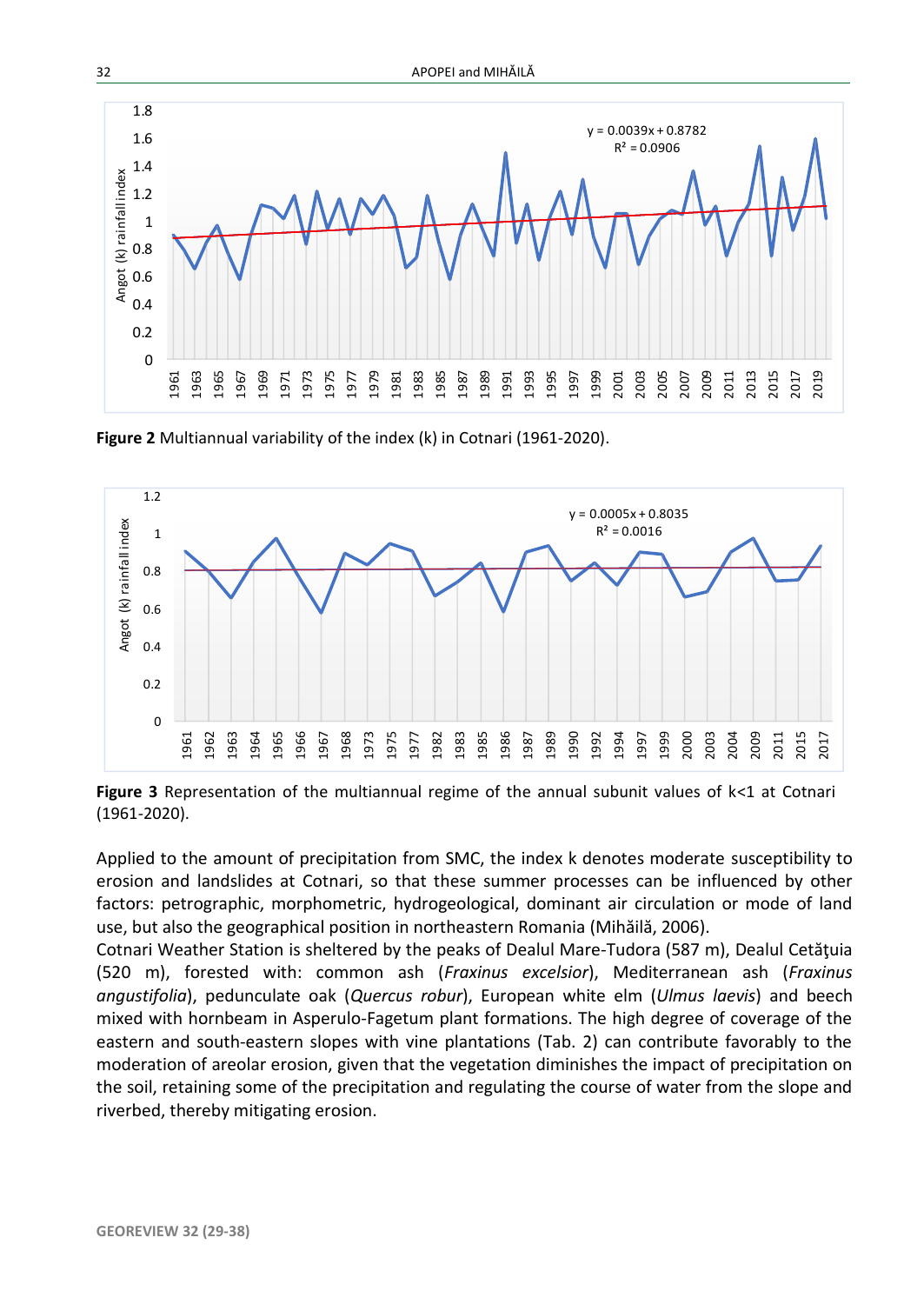

**Figure 4** Representation of the multiannual regime of the annual superunit values of k>1 at Cotnari (1961-2020).

**Table 2** Annual frequency of erosion and landslide susceptibility classes according to Angot (k) rainfall values at Cotnari between 1961-2020.

| Rainfall attributes                          | Very dry | Drv           | Normal        | Rainv         | Very rainy |
|----------------------------------------------|----------|---------------|---------------|---------------|------------|
| Susceptibility to erosion and landslides     | Very low | Low           | Moderate      | High          | Very high  |
| Angot Rainfall Index Value (k)               | < 0.99   | $1.00 - 1.49$ | $1.50 - 1.99$ | $2.00 - 2.49$ | >2.50      |
| Absolute frequency (years) Cotnari 1961-2020 | 29       | 28            |               |               |            |
| Relative frequency (%)                       | 48.3%    | 46.7%         | 5%            |               |            |

The annual regime configured on the basis of seasonal and seasonal averages highlights the predisposition to soil erosion and landslides, between April and October, when the value of the Angot Rainfall Index was 1.37. The large amounts of precipitation in the hot season (378.4 mm), justify the superunit values of k: summer ( $k = 1.96$ ), spring ( $k = 1.02$ ) - these precipitations are generated by intense convective activity and by clouds with high vertical development and growth cyclonic activity at this time of year (Fig. 5). In the cold season there were lower amounts of precipitation. The average multiannual value of atmospheric precipitation between October and March was 169.1mm and k was 0.61.



**Figure 5** Representation of the seasonal and seasonal values of the k index in Cotnari (1961-2020).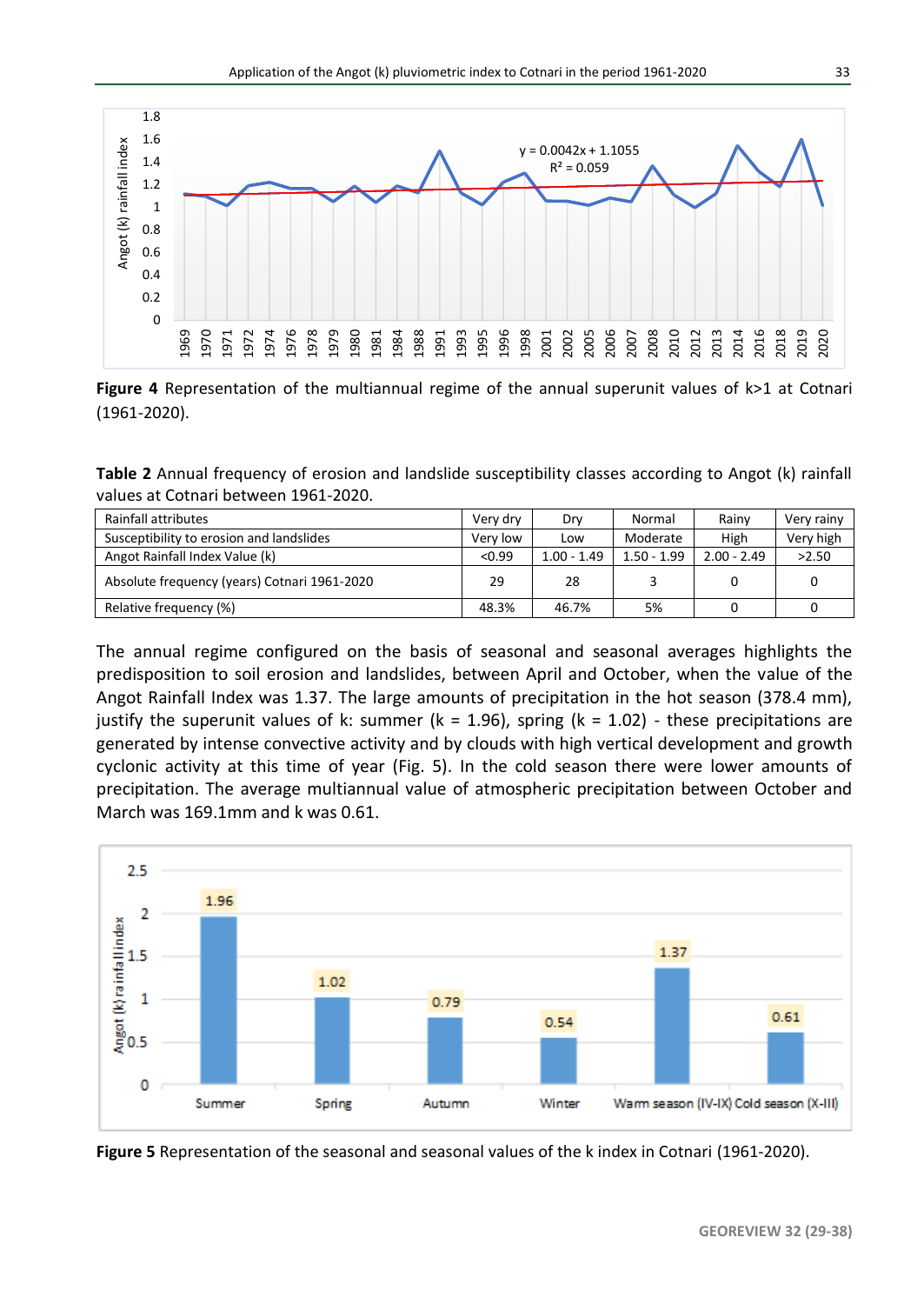The annual regime configured on the basis of the monthly averages of the index k, in the interval 1961-2020, at SMC, highlights dry monthly intervals every year (Fig. 6). January is the driest month, 57 months out of the 60 of the analyzed period 1961-2020, had the value of the subunit k index, which represents 95%, followed by December 88.5%, February 86.7% and March 81.8%. The low values of precipitation in the mentioned months are reflected in the deficit of soil moisture reserve and the delays in the beginning of spring agrotechnical practices (Strahler, 1952).



**Figure 6** Representation of the average monthly weights of the index k by value categories in Cotnari (1961-2020).

The summer months are characterized by an appreciable degree of coverage of the water needs of the soil. June was the wettest month in the entire study interval, the share of monthly superunit values totalised 85% with rainy and very rainy rainfall attributes and a high susceptibility to erosion and landslides, followed by July (k>1 = 83.4%) and August (k>1 = 55%) (Fig. 6). Atmospheric precipitation in the summer months, can be frequently interrupted by anticyclonic activity, therefore, rainfall deficits can be recorded in any month of the year. The value categories by months of the index k, include Cotnari in the subtype of continental temperate rainfall variation, characterized by a simple oscillation with a maximum in a summer month (June) and a minimum in a winter month (January) (Tab.3). These observations are in agreement with those of Enache (2009). It should be noted that the high values of precipitation amounts in these months have a major statistical importance in economic activities and weather and climate assessments, but summer rains are characterized by short duration (1-2 hours), the amount of water accumulated is directly proportional to the intensity and duration of the rain, there are episodes of precipitation with great variability, depending on the characteristics of the general circulation of the atmosphere over the country and the characteristics of the active surface. Also, the Angot rainfall index (k) does not take into account the regime of air temperature, air humidity, wind or potential evaporation (Stângă and Minea, 2005).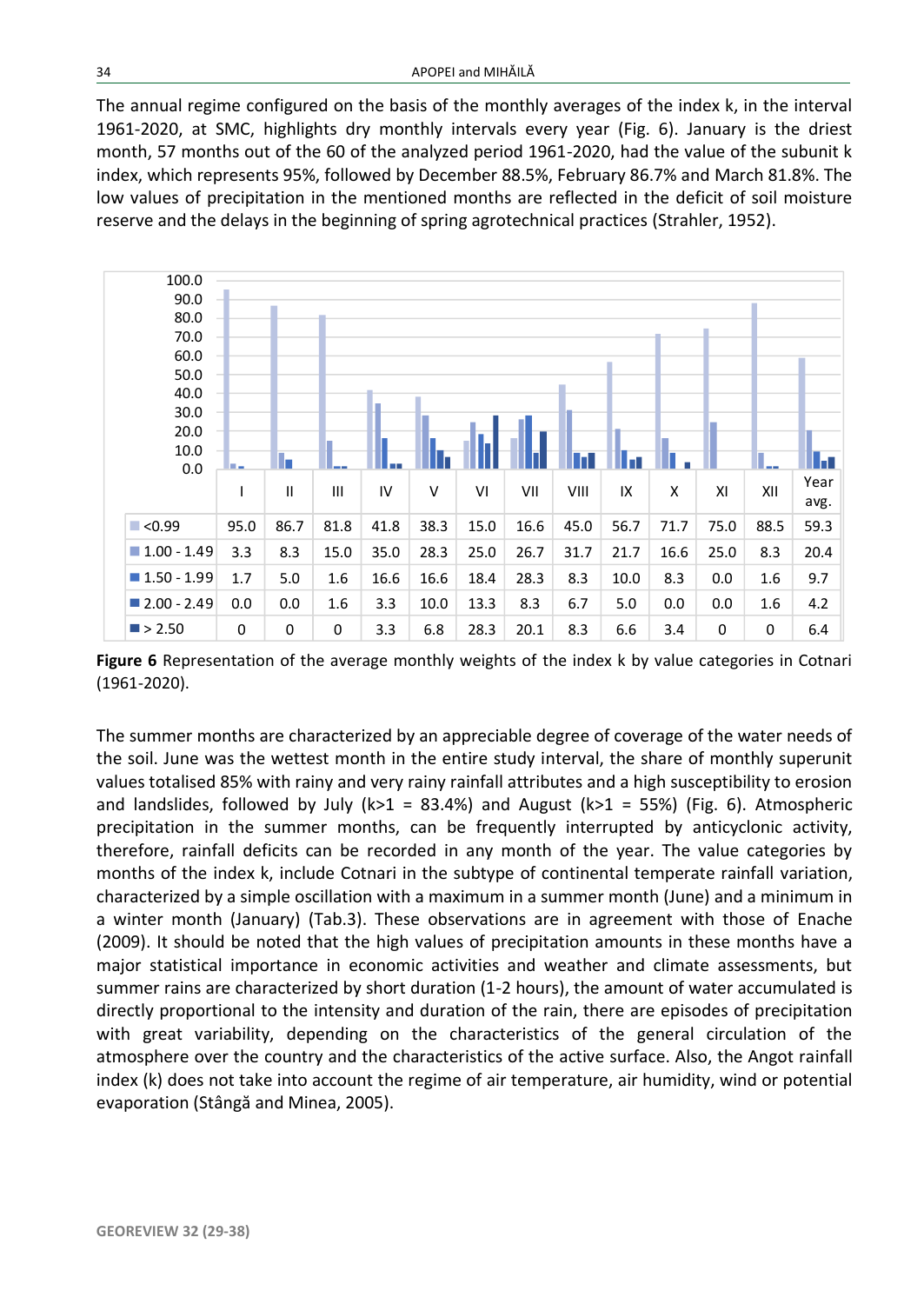|      | I   | $\rm II$ | III | IV  | V          | VI  | VII     | <b>VIII</b> | IX  | X   | XI  | XII | Year avg. |
|------|-----|----------|-----|-----|------------|-----|---------|-------------|-----|-----|-----|-----|-----------|
| 1961 | 0.6 | 0.4      | 0.2 | 2.5 | 2.1        | 0.9 | 1.7     | 1.1         | 0.1 | 0.0 | 0.6 | 0.5 | 0.9       |
| 1962 | 0.4 | 0.7      | 1.4 | 1.1 | 0.4        | 1.0 | 1.1     | 0.5         | 1.1 | 0.2 | 1.4 | 0.3 | 0.8       |
| 1963 | 0.8 | 0.5      | 0.7 | 0.8 | 0.7        | 1.0 | 0.9     | 1.4         | 0.2 | 0.1 | 0.1 | 0.7 | 0.7       |
| 1964 | 0.1 | 0.7      | 0.9 | 0.3 | $0.8\,$    | 1.1 | 1.6     | 1.4         | 1.2 | 0.9 | 0.8 | 0.4 | 0.9       |
| 1965 | 0.5 | 0.7      | 0.3 | 1.2 | 1.4        | 4.5 | 1.4     | 0.2         | 0.5 | 0.1 | 0.8 | 0.2 | 1.1       |
| 1966 | 1.8 | 0.1      | 0.9 | 0.3 | 0.7        | 0.6 | 1.8     | 1.1         | 0.1 | 0.4 | 1.2 | 0.4 | 0.8       |
| 1967 | 0.2 | 0.4      | 0.5 | 0.6 | 0.8        | 1.2 | 1.0     | 0.8         | 0.3 | 0.2 | 0.3 | 0.4 | 0.6       |
| 1968 | 0.7 | 0.8      | 0.5 | 0.2 | 0.4        | 0.6 | 2.9     | 1.1         | 2.0 | 0.9 | 0.4 | 0.2 | 0.9       |
| 1969 | 0.3 | 1.5      | 0.8 | 1.1 | 0.6        | 2.5 | 3.3     | 1.5         | 0.3 | 0.1 | 0.2 | 1.3 | 1.1       |
| 1970 | 0.4 | 0.9      | 0.5 | 1.2 | 3.4        | 1.0 | 2.5     | 1.1         | 0.4 | 0.5 | 0.6 | 0.6 | 1.1       |
| 1971 | 0.5 | 0.6      | 1.1 | 0.3 | 1.4        | 1.8 | 2.5     | 1.1         | 1.2 | 0.1 | 0.4 | 1.4 | 1.0       |
| 1972 | 0.5 | 0.1      | 0.4 | 1.0 | 1.6        | 2.1 | 1.6     | 3.4         | 0.9 | 1.8 | 0.7 | 0.1 | 1.2       |
|      |     | 1.0      | 1.2 | 0.6 |            | 1.3 | 2.5     | 0.9         | 0.1 | 0.3 | 0.1 | 0.3 | 0.8       |
| 1973 | 0.5 |          |     |     | 1.2<br>1.7 | 2.7 | 3.9     |             |     |     |     | 0.5 |           |
| 1974 | 0.2 | 0.1      | 0.1 | 0.6 |            |     |         | 1.4         | 1.6 | 1.1 | 1.1 |     | 1.2       |
| 1975 | 0.3 | 0.4      | 0.0 | 0.9 | 1.7        | 3.7 | 1.7     | 0.4         | 0.4 | 1.6 | 0.1 | 0.1 | 0.9       |
| 1976 | 0.6 | 0.1      | 0.4 | 1.6 | 1.6        | 1.0 | 2.1     | 2.2         | 2.0 | 1.1 | 0.8 | 0.6 | 1.2       |
| 1977 | 0.5 | 0.3      | 0.2 | 1.9 | 1.2        | 0.9 | 1.2     | 2.4         | 1.3 | 0.1 | 0.5 | 0.3 | 0.9       |
| 1978 | 0.0 | 1.6      | 0.5 | 2.0 | 2.2        | 2.5 | 1.3     | $0.8\,$     | 1.8 | 0.1 | 0.6 | 0.6 | 1.2       |
| 1979 | 0.9 | 0.4      | 0.4 | 2.8 | 0.8        | 2.1 | 0.5     | 2.6         | 0.2 | 0.7 | 0.8 | 0.5 | 1.1       |
| 1980 | 0.5 | 0.1      | 1.2 | 1.7 | 1.7        | 2.3 | 2.4     | 0.7         | 0.5 | 1.0 | 1.1 | 1.1 | 1.2       |
| 1981 | 0.5 | 0.2      | 1.0 | 1.3 | 2.3        | 1.7 | 1.4     | 0.6         | 1.4 | 0.4 | 1.3 | 0.5 | 1.1       |
| 1982 | 0.5 | 0.6      | 0.7 | 0.9 | 0.2        | 1.9 | 1.5     | 0.5         | 0.1 | 0.2 | 0.3 | 0.5 | 0.7       |
| 1983 | 0.3 | 0.2      | 0.2 | 1.2 | 2.4        | 1.3 | $0.5\,$ | 1.8         | 0.2 | 0.1 | 0.5 | 0.2 | 0.7       |
| 1984 | 0.6 | 1.7      | 0.9 | 1.8 | 2.4        | 1.2 | 2.4     | 1.1         | 0.4 | 0.4 | 0.9 | 0.5 | 1.2       |
| 1985 | 0.5 | 0.4      | 0.1 | 1.0 | 0.9        | 3.6 | 1.0     | 0.9         | 0.7 | 0.2 | 0.6 | 0.3 | 0.8       |
| 1986 | 0.2 | 0.9      | 0.2 | 0.4 | 0.1        | 1.8 | 1.6     | 0.6         | 0.2 | 0.6 | 0.2 | 0.3 | 0.6       |
| 1987 | 0.7 | 0.2      | 0.2 | 0.9 | 1.3        | 1.4 | 0.5     | 2.3         | 0.3 | 1.2 | 1.2 | 0.7 | 0.9       |
| 1988 | 0.9 | 0.3      | 0.9 | 1.4 | 1.9        | 2.9 | 1.8     | 0.9         | 1.6 | 0.1 | 0.3 | 0.6 | 1.1       |
| 1989 | 0.1 | 0.1      | 0.4 | 1.0 | 1.5        | 1.5 | 1.1     | 1.9         | 2.9 | 0.2 | 0.4 | 0.1 | 0.9       |
| 1990 | 0.2 | 0.6      | 0.1 | 1.7 | $1.0\,$    | 1.3 | $1.0$   | $0.5\,$     | 0.1 | 0.6 | 0.5 | 1.3 | 0.7       |
| 1991 | 0.3 | 0.7      | 0.4 | 1.0 | 3.0        | 2.0 | 4.9     | 3.3         | 1.1 | 0.7 | 0.5 | 0.2 | 1.5       |
| 1992 | 0.2 | 0.1      | 0.6 | 0.8 | $0.8\,$    | 3.7 | 0.4     | 0.3         | 1.5 | 0.8 | 0.2 | 0.6 | 0.8       |
| 1993 | 0.1 | 0.3      | 1.7 | 1.7 | 1.3        | 1.2 | 1.6     | 0.6         | 2.2 | 0.3 | 1.4 | 1.1 | 1.1       |
|      |     | 0.4      | 0.2 | 0.5 | 0.7        | 2.4 | 0.5     | 0.9         | 0.2 |     | 0.4 | 0.6 |           |
| 1994 | 0.4 |          |     |     |            |     |         |             |     | 1.4 |     |     | 0.7       |
| 1995 | 0.4 | 0.2      | 0.5 | 0.4 | 2.5        | 1.8 | 1.0     | 1.1         | 2.7 | 0.2 | 0.8 | 0.6 | 1.0       |
| 1996 | 0.5 | 0.5      | 0.6 | 0.9 | 1.3        | 1.1 | 1.8     | 1.3         | 3.5 | 0.6 | 1.0 | 1.6 | 1.2       |
| 1997 | 0.1 | 0.1      | 0.1 | 1.7 | $\rm 0.8$  | 2.3 | 1.9     | 1.2         | 0.7 | 0.6 | 0.4 | 0.8 | 0.9       |
| 1998 | 0.8 | 0.1      | 0.7 | 1.0 | 2.1        | 2.5 | 1.8     | 0.8         | 1.9 | 2.5 | 1.1 | 0.3 | 1.3       |
| 1999 | 0.2 | 0.7      | 0.3 | 1.7 | 0.4        | 1.3 | 2.3     | 1.2         | 0.2 | 0.9 | 1.0 | 0.5 | 0.9       |
| 2000 | 0.4 | 0.3      | 0.4 | 1.1 | 0.6        | 0.9 | 1.9     | 0.6         | 1.0 | 0.2 | 0.4 | 0.3 | 0.7       |
| 2001 | 0.5 | 0.4      | 0.3 | 1.0 | 1.0        | 2.3 | 1.2     | 0.3         | 3.0 | 0.9 | 1.3 | 0.4 | 1.1       |
| 2002 | 0.2 | 0.1      | 0.9 | 0.6 | 0.5        | 1.5 | 3.7     | 2.0         | 0.8 | 0.9 | 1.3 | 0.2 | 1.1       |
| 2003 | 0.6 | 0.5      | 0.2 | 0.5 | 0.4        | 0.6 | 2.3     | 1.2         | 0.4 | 1.2 | 0.1 | 0.3 | 0.7       |
| 2004 | 0.9 | 0.5      | 0.5 | 0.3 | 0.7        | 0.3 | 3.6     | 1.7         | 0.9 | 0.5 | 0.7 | 0.2 | 0.9       |
| 2005 | 0.7 | 1.2      | 0.4 | 1.2 | 1.4        | 1.5 | 1.0     | 3.0         | 0.6 | 0.4 | 0.6 | 0.5 | 1.0       |
| 2006 | 0.6 | 0.4      | 2.1 | 1.2 | 1.2        | 2.6 | 1.6     | 2.7         | 0.3 | 0.4 | 0.1 | 0.0 | 1.1       |
| 2007 | 0.3 | 0.8      | 0.8 | 0.7 | 0.9        | 0.9 | 1.5     | 1.6         | 1.1 | 1.8 | 1.2 | 1.1 | 1.1       |
| 2008 | 0.2 | 0.3      | 0.5 | 2.8 | 1.2        | 1.9 | 4.4     | 1.3         | 1.3 | 0.9 | 0.3 | 1.3 | 1.4       |
| 2009 | 1.1 | 0.9      | 1.1 | 0.2 | $1.0\,$    | 3.0 | 1.3     | 0.4         | 0.3 | 1.0 | 0.4 | 1.2 | 1.0       |
| 2010 | 0.9 | 0.7      | 0.5 | 1.2 | 1.4        | 2.2 | 2.6     | 0.5         | 1.0 | 1.0 | 0.9 | 0.5 | 1.1       |
| 2011 | 0.2 | 0.6      | 0.3 | 1.3 | 0.4        | 2.5 | 1.6     | 0.5         | 0.4 | 0.7 | 0.0 | 0.4 | 0.7       |
| 2012 | 0.4 | 1.4      | 0.3 | 1.7 | 1.9        | 1.1 | 0.7     | 0.7         | 0.4 | 0.6 | 0.6 | 2.1 | 1.0       |
| 2013 | 0.6 | 0.8      | 1.3 | 1.1 | 1.4        | 3.5 | 1.3     | 1.1         | 1.1 | 0.2 | 1.1 | 0.1 | 1.1       |
| 2014 | 1.1 | 0.1      | 0.8 | 2.0 | 4.0        | 1.5 | 3.8     | 1.0         | 0.6 | 1.6 | 1.0 | 1.1 | 1.5       |
| 2015 | 0.3 | 0.7      | 1.0 | 0.5 | 0.3        | 0.7 | 1.3     | 1.1         | 0.7 | 1.4 | 0.9 | 0.1 | $0.8\,$   |
| 2016 | 0.5 | 0.5      | 0.7 | 0.8 | 1.9        | 3.4 | 0.1     | 0.9         | 1.2 | 4.4 | 1.3 | 0.2 | 1.3       |
| 2017 | 0.5 | 0.7      | 1.4 | 1.5 | 0.6        | 1.8 | 0.7     | 0.4         | 1.2 | 1.5 | 0.4 | 0.6 | 0.9       |
| 2018 | 0.7 | 1.2      | 1.3 | 0.2 | 1.0        | 4.4 | 2.5     | 0.2         | 0.5 | 0.1 | 1.3 | 0.9 | 1.2       |
|      |     |          |     |     | 4.1        |     |         |             |     |     |     |     |           |
| 2019 | 1.6 | 0.6      | 0.3 | 1.3 |            | 5.9 | 1.4     | 1.3         | 0.7 | 0.8 | 0.6 | 0.7 | 1.6       |
| 2020 | 0.2 | 1.1      | 0.5 | 0.1 | 1.9        | 3.1 | 0.9     | 0.3         | 1.5 | 1.4 | 0.2 | 1.1 | 1.0       |

**Average 0.5 0.6 0.6 1.1 1.4 2.0 1.8 1.2 0.9 0.8 0.7 0.6** 1.0

**Table 3** Inter-monthly and multiannual regime of rainfall index Angot (k) at Cotnari (1961-2020).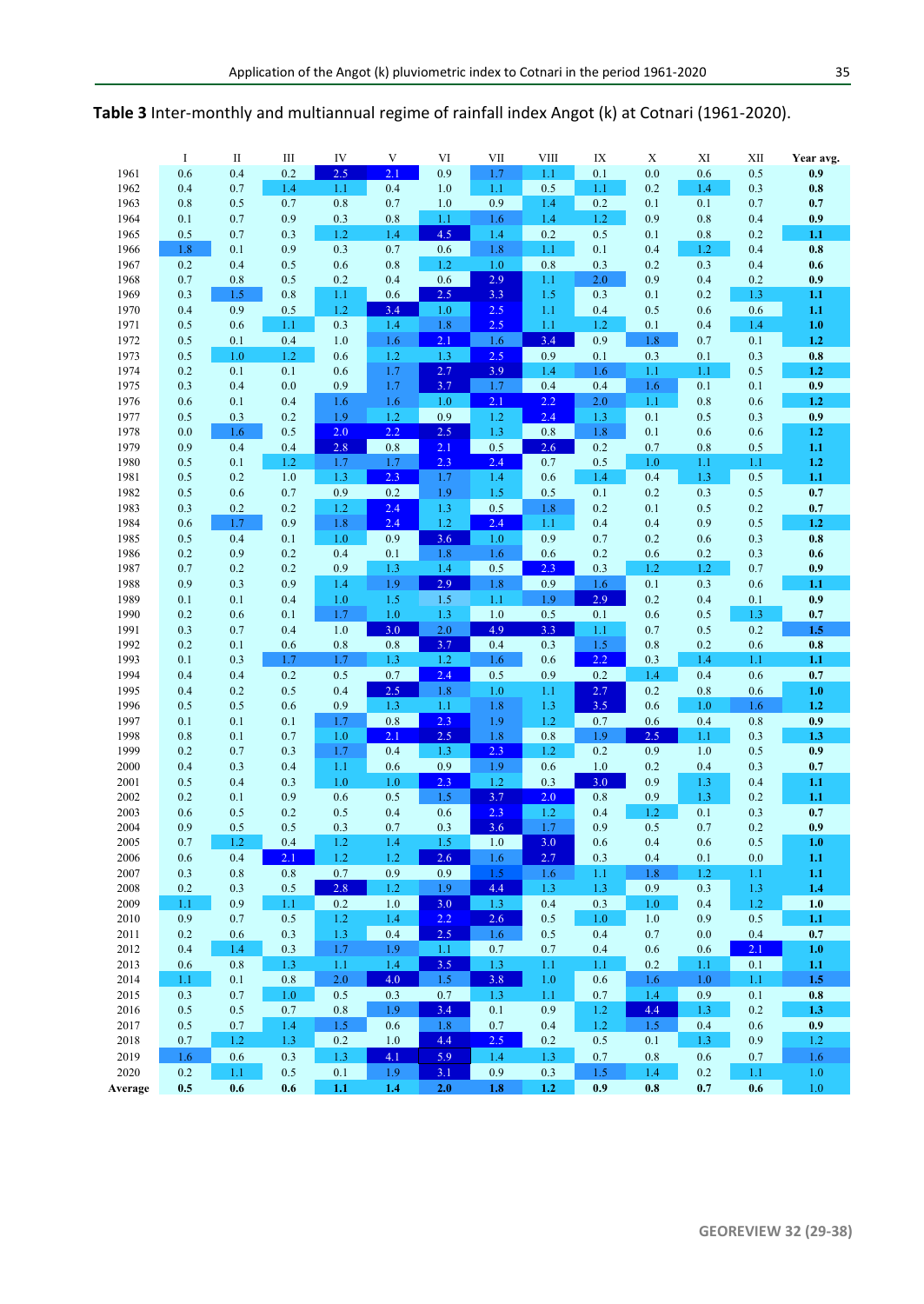| Average monthly weight of Angot Rainfall Index (k) |       | Rainfall attributes | Susceptibility to erosion and landslides |
|----------------------------------------------------|-------|---------------------|------------------------------------------|
| $k = > 2.50$                                       | 6.4%  | Very rainy          | Very high                                |
| $k=2.00-2.49$                                      | 4.2%  | Rainv               | High                                     |
| k=1.50-1.99                                        | 9.7%  | Normal              | Moderate                                 |
| k=1.00-1.49                                        | 20.4% | Drv                 | Low                                      |
| $k = 0.99$                                         | 59.3% | Very dry            | Very low                                 |

**Table 4** Monthly frequency of erosion susceptibility classes and pluviometric attribute according to the values of the Angot (k) rainfall index at Cotnari in the period 1961-2020.

The moderate monthly frequency of the classes of susceptibility to soil erosion and landslides is highlighted by the dominance of the subunit values of the k index with deficient rainfall attributes: 20.4% "dry" and 59.3% "very dry" and only 20.3% the share of monthly superunit values of index k with the following rainfall attributes 9.7% "normal" and 10.6% "rainy" and "very rainy" (Tab. 3, Tab. 4).

Against the background of minimum monthly absolute values of k of 0.0-0.1 in over ten months of the analyzed period (Tab. 5), and of the maximum monthly absolute values of 5.9 in June 2019, 4.9 July 1991 or 4.4 October 2016, we can notice the positive trends of the decadal average values of this index, calculated for the periods 1961-1990 and 1991-2020, in almost all months of the year, except April (k = 1.14, 1961-1990 / k = 1.03, 1991-2020) and August (k = 1.23, 1961-1990 / k = 1.12, 1991-2020).

| Table 5 Minimum, maximum, decadal and monthly average values of the k index in Cotnari (1961- |  |  |  |  |  |  |
|-----------------------------------------------------------------------------------------------|--|--|--|--|--|--|
| $2020$ ).                                                                                     |  |  |  |  |  |  |

| The parameter                                                      | Jan.         | February                                                                      | March        | April                | May          | June         | July         | August               | Sept.                                        | Oct.         | Nov.                 | Dec.         |
|--------------------------------------------------------------------|--------------|-------------------------------------------------------------------------------|--------------|----------------------|--------------|--------------|--------------|----------------------|----------------------------------------------|--------------|----------------------|--------------|
| The minimum<br>monthly values<br>of the index k<br>$(1961 - 2020)$ | 0.0/<br>1978 | 0.1/<br>1966/1972<br>1974/1976<br>1980/1989<br>1992/1997<br>1998/2002<br>2014 | 0.0/<br>1975 | 0.1/<br>2020         | 0.1/<br>1986 | 0.3/<br>2004 | 0.1/<br>2016 | 0.2/<br>1965<br>2018 | 0.1/<br>1961<br>1966<br>1973<br>1982<br>1990 | 0.0/<br>1961 | 0.0/<br>2011         | 0.0/<br>2006 |
| The maximum<br>monthly values<br>of the index k<br>$(1961 - 2020)$ | 1.8/<br>1966 | 0.7/<br>1984                                                                  | 2.1/<br>2006 | 2.8/<br>1979<br>2008 | 4.1/<br>2019 | 5.9/<br>2019 | 4.9/<br>1991 | 3.4/<br>1972         | 3.5/<br>1996                                 | 4.4/<br>2016 | 1.4/<br>1962<br>1993 | 2.1/<br>2012 |
| Monthly<br>average values<br>of the k index<br>$(1961-1990)$       | 0.50         | 0.56                                                                          | 0.57         | 1.14                 | 1.34         | 1.78         | 1.69         | 1.23                 | 0.80                                         | 0.51         | 0.63                 | 0.51         |
| Monthly<br>average values<br>of the k index<br>$(1991 - 2020)$     | 0.51         | 0.56                                                                          | 0.70         | 1.03                 | 1.36         | 2.13         | 1.84         | 1.12                 | 1.09                                         | 0.99         | 0.72                 | 0.65         |
| Monthly<br>average values<br>of the k index<br>$(1961 - 2020)$     | 0.5          | 0.6                                                                           | 0.6          | 1.1                  | 1.4          | 2.0          | 1.8          | 1.2                  | 0.9                                          | 0.7          | 0.7                  | 0.6          |

Torrential rains have a high energy materialized by intense erosive processes (Mega and Damian, 2020). Areolar erosion can cause soil washing and linear erosion can deepen ditches, ravines and torrents (Horton, 1945). Hydrologically, their result translates into flooding of valleys or catastrophic floods in small basins (example: Bahlui basin: Oii Valley - July 1991, Bahlui - July 2014, Jijia - June 2019).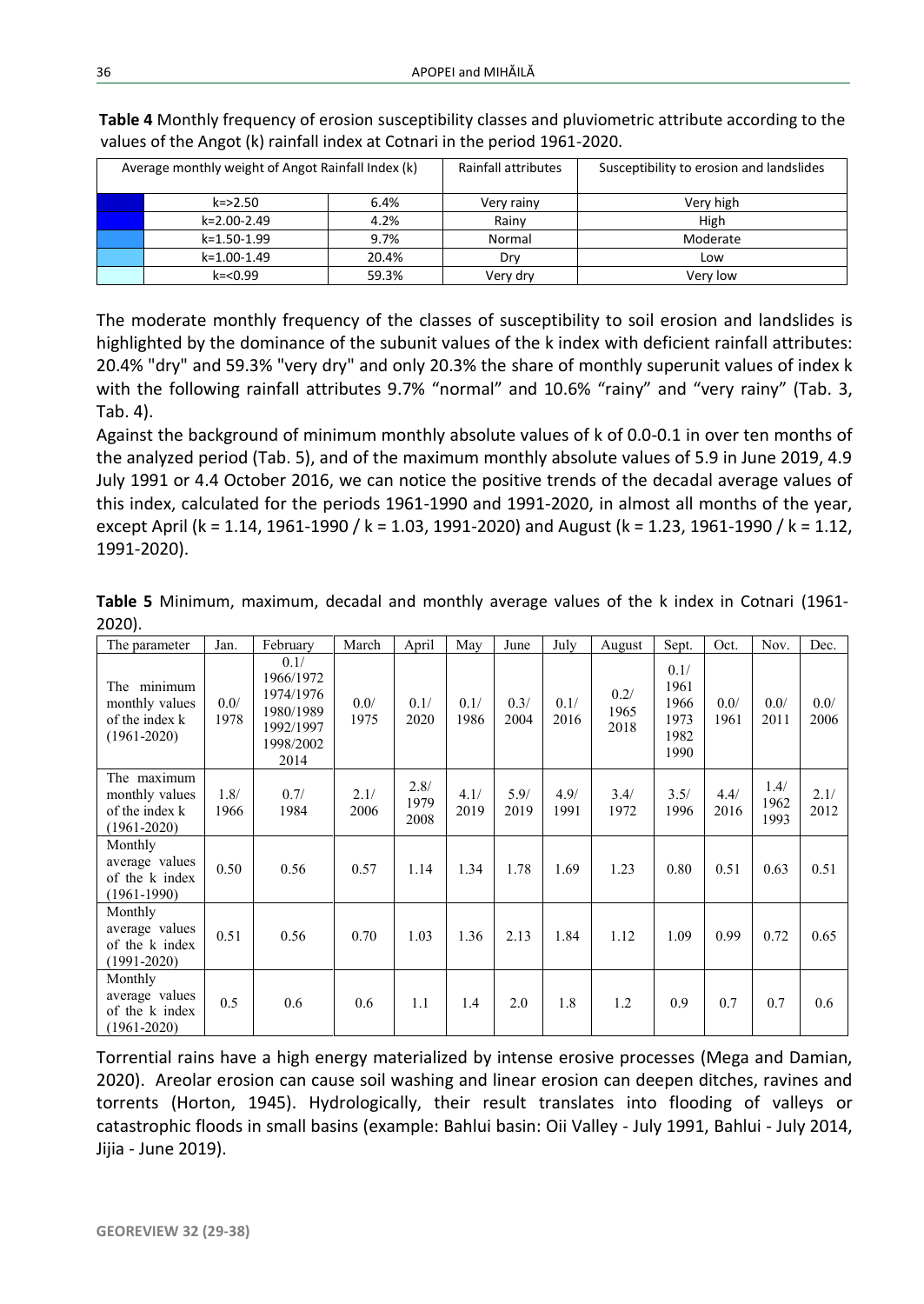

**Figure 7** Effects of Movileni (a) – Focuri (b) torrential rainfall, June 1, 2019 (photo by Apopei L.).

Given the agricultural aspect of the area, which focuses on the vine culture and its less demanding moisture needs, depending on the variety, water is needed during the ripening stage of the grapes. In the viticultural specificity of the area, favourable factors are the lithological, pedological substratum and the relief with the exposure of the visitors. Cernozem soils: leached, leavened rendzinic, pseudorendzinic (Cotea, 2006) are the most profitable and occupy over half of the surface of Cotnari followed by forest gray soils and brown soils.

The precipitation deficit, justified by the values of the k index at Cotnari in the period 1961-2020 and the distribution of these values of the k index according to the pluviometric attributes (Grecu, 2014) essential with different frequency and intensity from a spatio-temporal point of view. Knowing the precipitation deficit is of particular practical importance, on the basis of which various measures could be taken to prevent or reduce the negative impact on human activities.

## **5. Conclusion**

Although it is based on a single climatic element, atmospheric precipitation, the practical utility of the k index is evident in the assignment of monthly and annual rainfall ratings. Also, precipitation has a direct impact on the landscape through the processes of rainfall, the appearance of ravines, ditches and torrential organisms. Moreover, as a major and direct impact, we recall the rainfall factor as an active part for the onset of landslides, when analyzing time series older than 30 years.

At Cotnari, the rainfall regime does not offer favorable conditions for triggering the slope geomorphological processes. This situation was underlined by the value of the Angot index, which was less than 0.99 in proportion of 59.3% of the average monthly frequency, with deficient rainfall attributes: 59.3% "very dry" and 20.4% "dry" and only 20.3% the share of monthly superunit values of the k index with the following rainfall attributes 9.7% "normal" and 10.6% "rainy" and "very rainy".

Thus, the type of annual regime can be established on the basis of the index k, up to the level of climatic region.

## **References**

Cotea, V.D., Ciubotaru, M., Barbu, N.N., Cotea, V.V., Magazin, G.P., Grigorescu, C.C. 2006. Podgoria Cotnari. Academiei Române Publishing House, Bucharest (in Romanian).